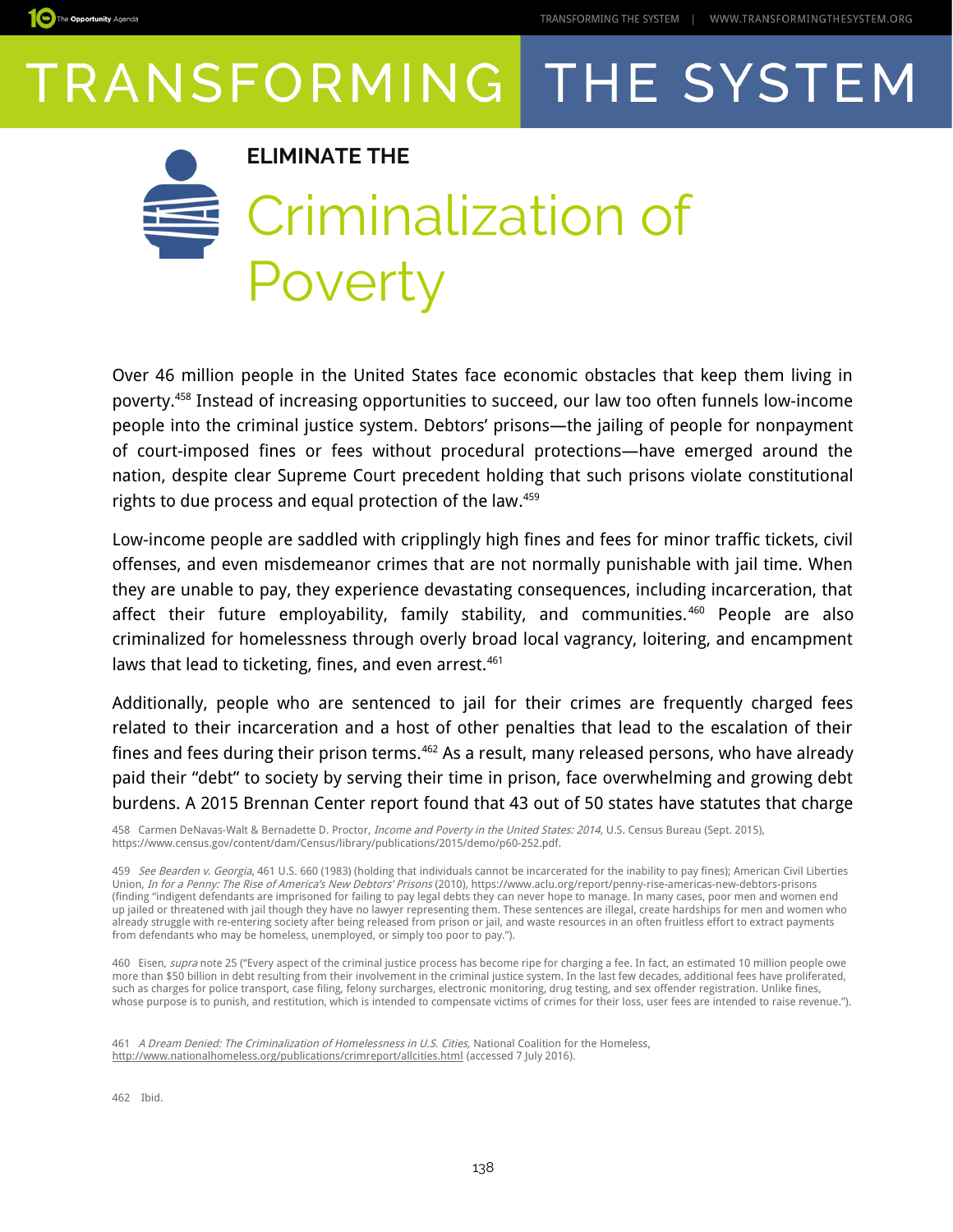

incarcerated individuals "room and board" fees.<sup>[463](#page-1-0)</sup> These debts are often sold to debt collection agencies that charge additional fees and interest on unpaid fines and fees, and adopt aggressive collection practices toward individuals who have only recently been released from prison and are struggling to regain their footing in society.<sup>[464](#page-1-1)</sup>

The criminalization of the poor is exacerbated by state and local governments' use of for-profit probation providers to collect unpaid fines and fees.<sup>[465](#page-1-2)</sup> When courts fail to afford counsel to people facing jail time for nonpayment, they may also violate constitutional rights.[466](#page-1-3)

These practices create a perpetual state of financial servitude for many who have already served their time.

### Eliminating the criminalization of poverty

The Supreme Court has held that no person should be jailed for nonpayment of fines they simply cannot afford. $467$  The Constitution requires that people who are charged with nonpayment of fines and fees be provided a hearing on their ability to pay prior to being punished with jail time. It also requires that people are afforded counsel when sentenced to jail or a suspended jail sentence. States and local governments should take steps to comply with this mandate.

### To address these issues, the **Department of Justice (DOJ)**  should**:**

▶ Provide technical support and resources for courts and support for courts to promote compliance with constitutional standards;<sup>[468](#page-1-5)</sup>

<span id="page-1-0"></span>463 See Ibid. at 4.

<span id="page-1-1"></span>464See Ibid. at 8.

<span id="page-1-2"></span>465 The task of determining whether an individual can pay fines has frequently been outsourced to for-profit probation companies that often recommend that individuals be incarcerated for failure to pay fees or fines. Human Rights Watch, Profiting from Probation: America's "Offender-

<span id="page-1-3"></span>466 The Sixth Amendment of the U.S. Constitution provides the right to counsel while the Fourteenth Amendment provides the right to due process of the law prior to being deprived of one's life, liberty, or property.

<span id="page-1-4"></span>467 U.S. v. Salerno, 481 U.S. 739, 747–51 (1987).

<span id="page-1-5"></span>468 See Letter from the Department of Justice to state and local courts regarding their legal obligations with respect to fines and fees and to share best practices, Department of Justice (Mar. 1, 2016), https://www.justice.gov/crt/file/832461/download, Department of Justice, *Smart on Crime:* Reforming The Criminal Justice System for the 21st Century (August 2013).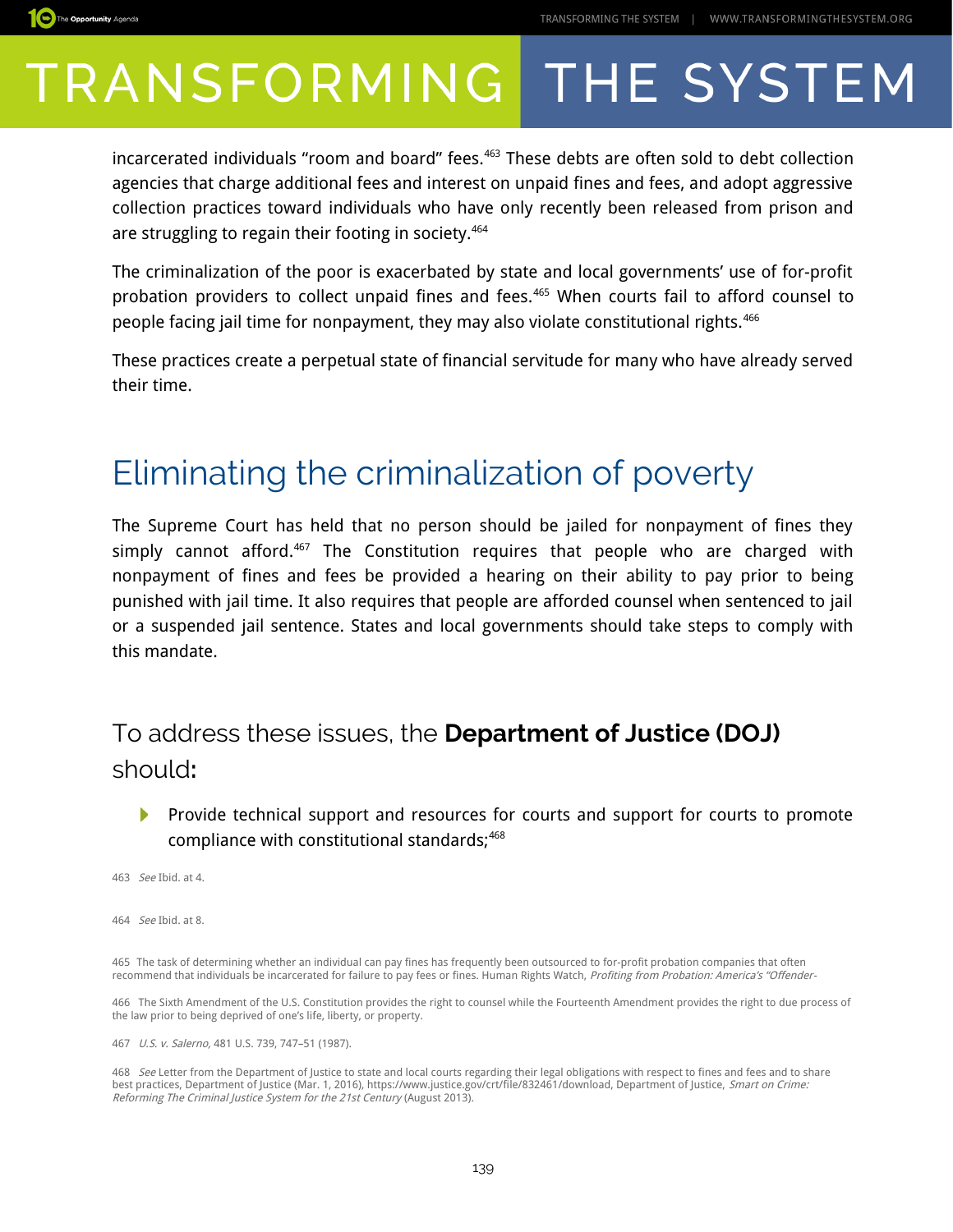

- ▶ Investigate and bring enforcement actions against debtors' prisons that touch on areas in which the DOJ has authority, e.g. juveniles; $469$
- "[I]ssue guidance to state and local governments on the constitutionality and costeffectiveness of anti-homeless ordinances [including panhandling ordinances], intervene in litigation challenging such ordinances, incorporate investigation of civil rights abuses of homeless people as a standard practice in federal pattern and practice investigations, and include provisions addressing discriminatory policing of homeless people in federal consent decrees."[470](#page-2-1)

#### **Local and state governments** should do the following:

- N Repeal legislation authorizing the imposition of user fees, including public defender fees;
- **Repeal legislation imposing mandatory "assessments" on individuals accused of criminal** offenses, traffic offenses, and civil offenses;<sup>[471](#page-2-2)</sup>
- Review municipal and state court procedures and rules to ensure that fine and fee collection comports with constitutional protections for due process and equal protection of the law, so that people are not jailed for nonpayment of civil fines, fees, and/or penalties they cannot afford to pay without prior procedural protections;<sup>[472](#page-2-3)</sup>
- **Ensure that counsel is appointed at the sentencing and post-sentencing enforcement** stage whenever a person faces incarceration for nonpayment of a fine or fee;
- Eliminate incarceration and jailing for civil penalties and fines;  $473$
- ▶ Establish a state and local taskforce to identify court practices that incarcerate indigent defendants for poverty and make recommendations to address these practices in municipal courts;
- ▶ Eliminate public defender fees;<sup>[474](#page-2-5)</sup>

<span id="page-2-1"></span>470 Hanssens, et al., supra note 291.

<span id="page-2-2"></span>471 Alicia Bannon et al., Brennan Center for Justice, Criminal Justice Debt: A Barrier to Reentry 32 (2010), https://www.brennancenter.org/publication/criminal-justice-debt-barrier-reentry.

<span id="page-2-0"></span><sup>469</sup> Ibid.

<span id="page-2-3"></span><sup>472</sup> See note 110 and accompanying text. The ACLU report focuses on debtors' prisons in Louisiana, Michigan, Ohio, Georgia, and Washington.

<span id="page-2-4"></span><sup>473</sup> See CPD, supra note 90, at 8: Eisen, supra note 25, at 8.

<span id="page-2-5"></span><sup>474</sup> Bannon et al., *supra* note 471, at 32.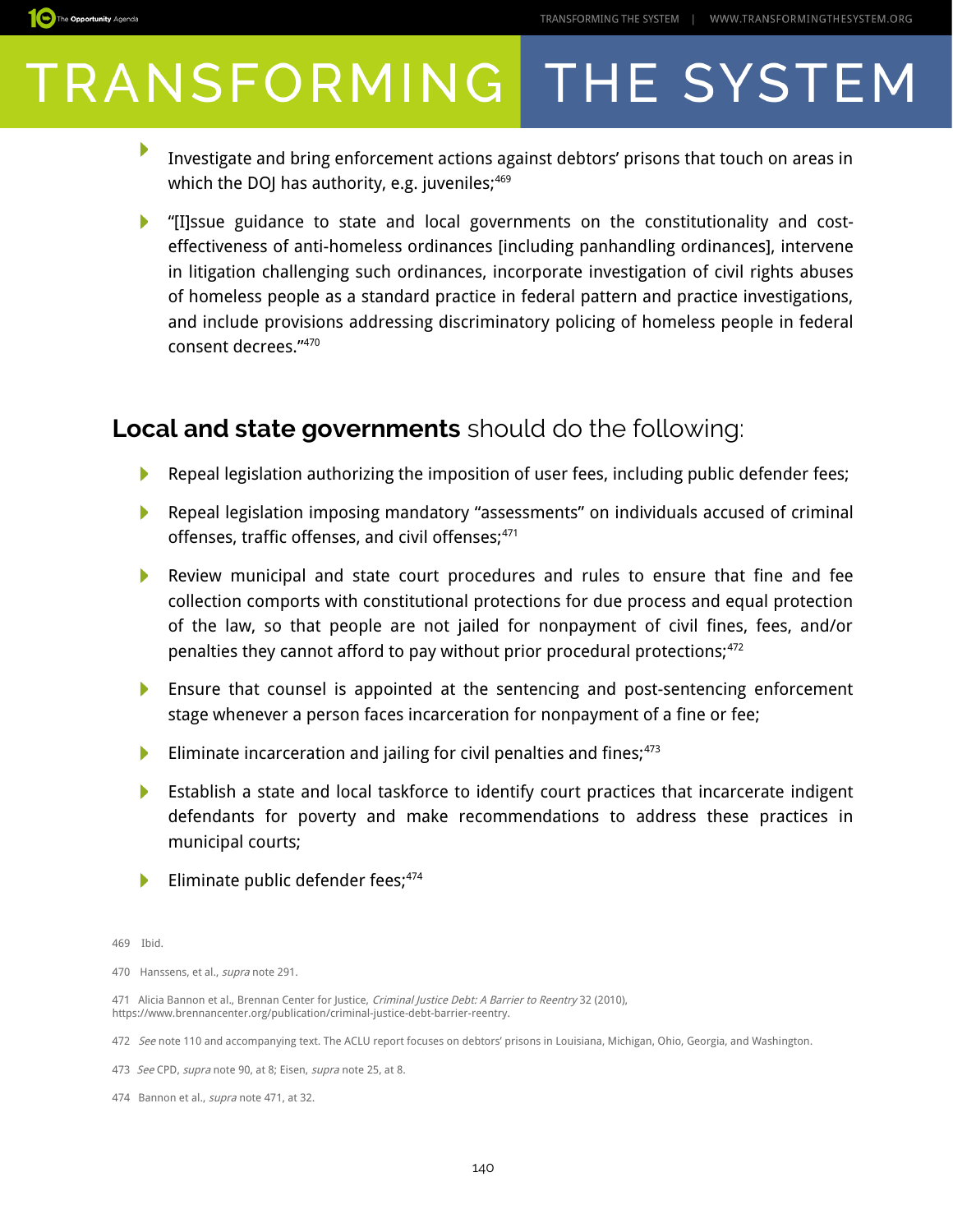

- ▶ Eliminate payment plan fees, late fees, collection fees, and interest that creates mounting debt for low-income individuals;<sup>[475](#page-3-0)</sup>
- Eliminate bars on the right to vote, access housing, or access driver's licenses based on the nonpayment of criminal justice debt; $476$
- Require that judges with a pattern of unconstitutionally punishing defendants for nonpayment of civil fines and/or criminal justice debt are disciplined by ethics committees;<sup>[477](#page-3-2)</sup>
- Þ. Eliminate fees for participation in community service and other alternatives to incarceration and fines/fees;
- $\blacktriangleright$ Make alternatives to incarceration and to fines and fees available at sentencing and ensure that they accommodate the needs of people with child care needs, disabilities, limited access to public transportation, and other limitations;
- "Prohibit 'auto-jail' policies, repeated jail sanctions, and frequent court appearances" associated with criminal justice debt.<sup>[478](#page-3-3)</sup>
- $\blacktriangleright$  Permanently eliminate the use of asset forfeiture unless the government can prove that the property in question was connected with a crime by clear and convincing evidence. $479$
- Permanently eliminate programs that incentivize civil asset forfeiture, including federallocal/state sharing schemes;
- Require due process judicial hearings prior to the enforcement of civil penalties related to criminal activities, including nuisance abatement of property<sup>[480](#page-3-5)</sup> and civil confinement (often used for people convicted of sex-related offenses), and require follow-up proceedings to ensure continued compliance with due process requirements.

<span id="page-3-0"></span>475 Ibid.

The Opportunity Agenda

<span id="page-3-1"></span>476 Ibid.

<span id="page-3-2"></span>477 The Ferguson Report outlined how courts were profiting from poverty.

<span id="page-3-3"></span>478 Alexander, supra note 15.

<span id="page-3-4"></span>479 Adam Bates, National Police Misconduct Reporting Project: Civil Asset Forfeiture, Cato Institute http://www.policemisconduct.net/explainers/civilasset-forfeiture/ (accessed 7 July 2016). See also Dick M. Carpenter II et al., Institute for Justice, Policing for Profit: The Abuse of Civil Asset Forfeiture, (2015), http://ij.org/report/policing-for-profit/.

<span id="page-3-5"></span>480 Sarah Ryley, "The NYPD Is Kicking People Out of Their Homes, Even If They Haven't Committed a Crime: And It's Happening Almost Exclusively in Minority Neighborhoods," ProPublica & N.Y. Daily News (February 4, 2016), https://www.propublica.org/article/nypd-nuisance-abatement-evictions (describing NYPD practice of using nuisance abatement to effectively evict people from their homes for alleged criminal conduct without proof of this conduct).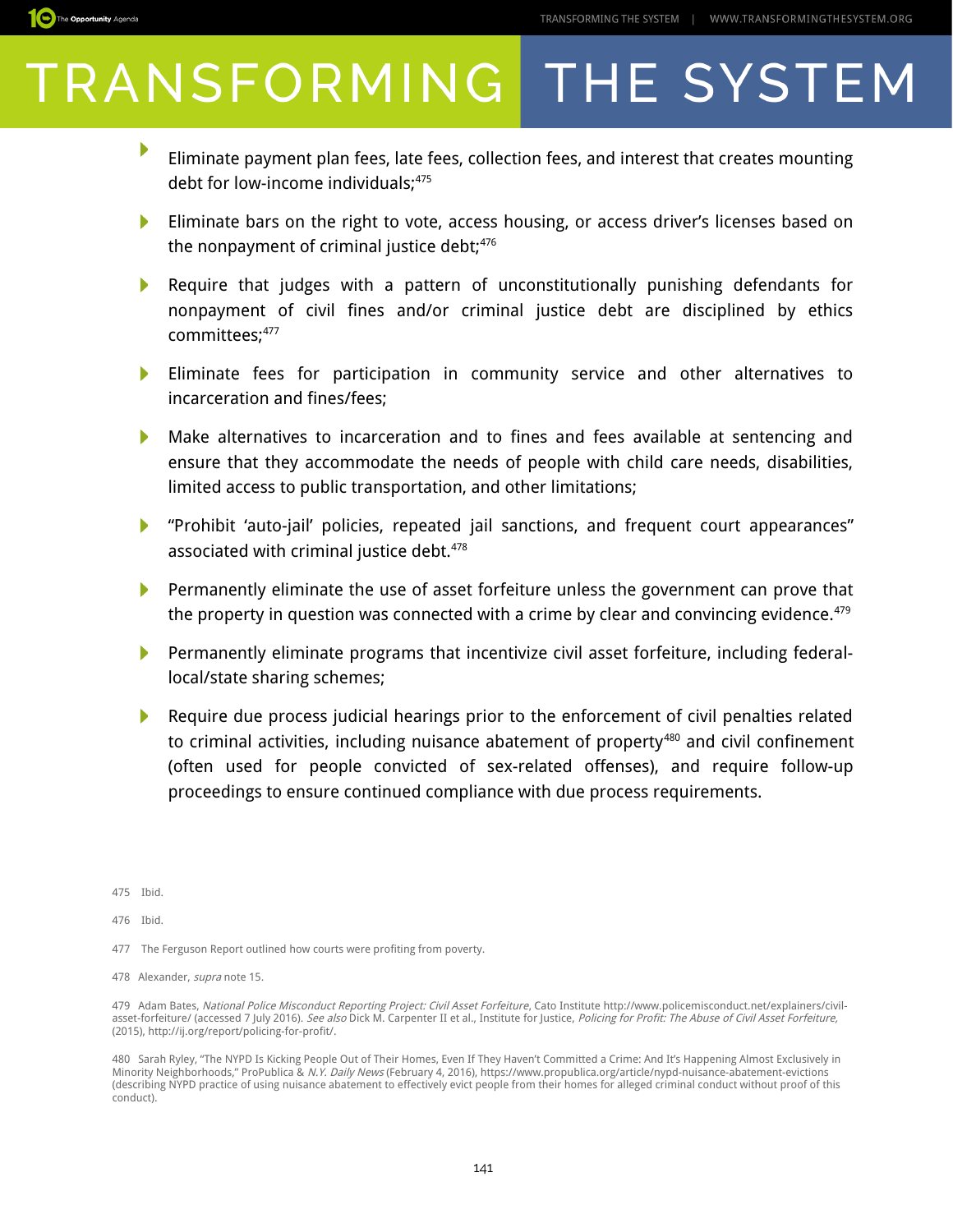

**Courts** should comply with the guidance provide by the DOJ concerning the treatment of fnes and fees, which are provided below:

- (1) Courts must not incarcerate a person for nonpayment of fines or fees without first conducting an indigency determination and establishing that the failure to pay was willful;
- (2) Courts must consider alternatives to incarceration for indigent defendants unable to pay fines and fees;
- ▶ (3) Courts must not condition access to a judicial hearing on the prepayment of fines or fees;
- $\blacktriangleright$  (4) Courts must provide meaningful notice and, in appropriate cases, counsel, when enforcing fines and fees;
- (5) Courts must not use arrest warrants or license suspensions as a means of coercing the payment of court debt when individuals have not been afforded constitutionally adequate procedural protections;
- (6) Courts must not employ bail or bond practices that cause indigent defendants to remain incarcerated solely because they cannot afford to pay for their release;
- (7) Courts must safeguard against unconstitutional practices by court staff and private contractors."[481](#page-4-0)

The **National Taskforce for Fees and Fines**, which was formed by the Conference of Chief Justices, the association of the top judicial leaders, and the Conference of State Court Administrators, the organization of court executives that oversees judicial administration in the state courts, should develop a protocol for disciplining judges who routinely violate constitutional requirements through practices that have the effect of incarcerating low-income individuals for their inability to pay fines or fees.

<span id="page-4-0"></span><sup>481</sup> Letter by Vanita Gupta, U.S. Department of Civil Rights, (March 14, 2016), https://www.justice.gov/crt/file/832461/download.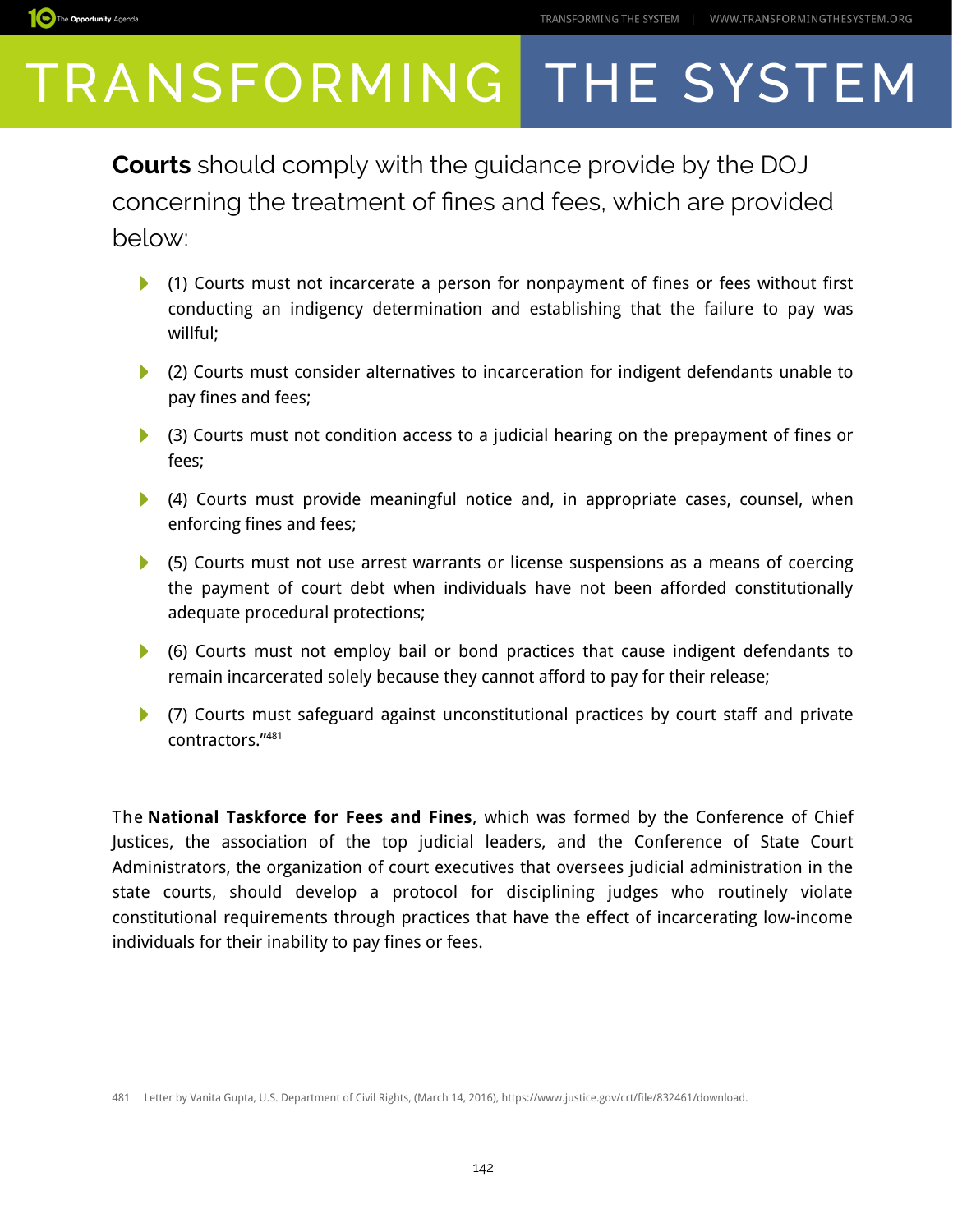

### Eliminating the criminalization of aspects of homelessness

No one should face discrimination—and especially prosecution or imprisonment—because they do not have a place to live. Yet, at the same time as access to affordable housing has decreased, there has been an uptick in laws that criminalize homelessness. Local governments have relied upon the police to address homelessness rather than adopting problem-solving strategies that increase access to affordable housing and social services,<sup>[482](#page-5-0)</sup> for example, investing in programs that adopt a Housing First approach, which "prioritizes providing people experiencing homelessness with permanent housing as quickly as possible—and then providing voluntary supportive services as needed."[483](#page-5-1)

Furthermore, criminalizing aspects of the consequences of homelessness has the effect of further marginalizing communities that already face marginalization. LGBTQ youth often find themselves without homes after experiencing rejection from their families. When on the streets, they often complain of police profiling and harassment, leading to further marginalization. It is important that governments instead increase access to housing, ensure that there are mental health services available, and adopt measures that eliminate discrimination based on housing status.

To address this issue, the **Department of Justice** should issue guidance to state and local governments on the constitutionality and cost-effectiveness of anti-homeless ordinances, intervene in litigation challenging such ordinances, incorporate investigation of civil rights abuses of homeless people as a standard practice in federal "pattern and practice" investigations, and include provisions addressing discriminatory policing of homeless people in federal consent decrees."[484](#page-5-2)

T h e **U.S. Interagency Council on Homelessness** should "publicly oppose specific local criminalization measures, as well as inform local governments of their obligations to respect the rights of homeless individuals."[485](#page-5-3)

<span id="page-5-0"></span><sup>482</sup> National Alliance to End Homelessness, A Plan, Not A Dream: How to End Homelessness in Ten Years (July 2006), http://www.endhomelessness.org/library/entry/a-plan-not-a-dream-how-to-end-homelessness-in-ten-years.

<span id="page-5-1"></span><sup>483</sup> Housing First, National Alliance to End Homelessness, http://www.endhomelessness.org/pages/housing first (accessed 7 July 2016)

<span id="page-5-2"></span><sup>484</sup> Hanssens, et al., *supra* note 291.

<span id="page-5-3"></span><sup>485</sup> National Law Center on Homelessness & Poverty, No Safe Place: The Criminalization of Homelessness in U.S. Cities (2015), https://www.nlchp.org/documents/No\_Safe\_Place.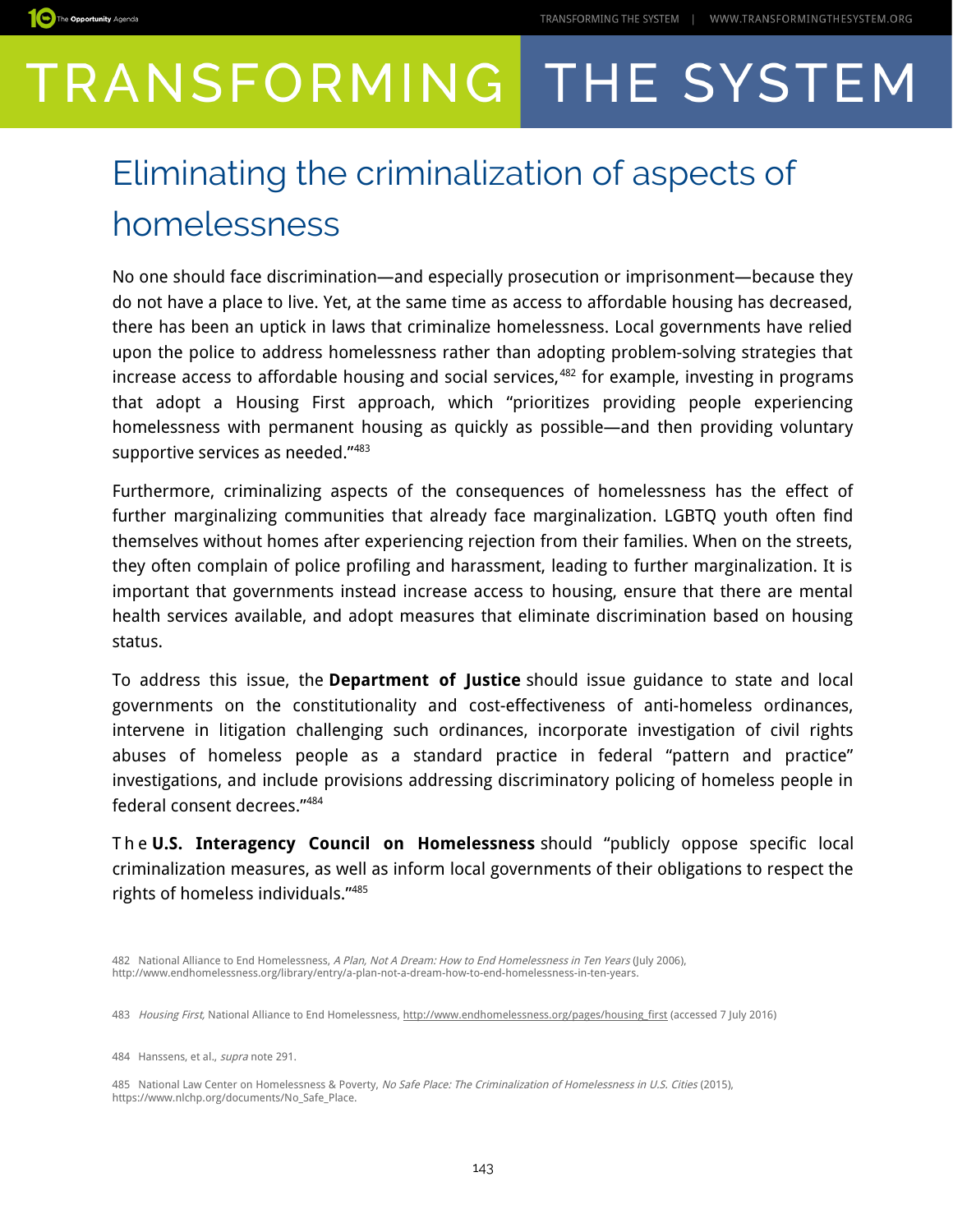#### **Local and state governments** should:

- ▶ Prohibit the profiling of individuals on the basis of perceived housing status;<sup>[486](#page-6-0)</sup>
- Curtail enforcement of loitering and related offenses;<sup>[487](#page-6-1)</sup> ▶
- Invest in more comprehensive long-term and short-term housing options, and ensure ▶ that placements respect individuals self-identified gender specifications;<sup>[488](#page-6-2)</sup>
- Eliminate policies and practices that in effect result in the incarceration and increased Þ policing of homelessness;[489](#page-6-3)
- Improve police training on interacting with homeless communities,  $490$  including "police training curricula to improve relationships with LGBTQ youth and decrease profiling, harassment, and abuse";<sup>[491](#page-6-5)</sup>
- Ensure that the impact of homelessness on a person's financial circumstances and efforts to earn money is considered in an ability-to-pay hearing when a homeless person is charged with nonpayment of fines and fees;
- **Enact an enforceable Homeless Bill of Rights measure that ensures that homelessness is** not treated as a crime.<sup>[492](#page-6-6)</sup>

### Adopting fair debt practices for fnes and tarifs

Criminal justice fines and fees are a regressive, punitive measure that hits the most marginalized in our society first and hardest. They often create perverse incentives, by which

<span id="page-6-0"></span>486 Ibid.

The Opportunity Agenda

- <span id="page-6-1"></span>487 Ibid.; see also Adopting a Human Rights Approach to Policing.
- <span id="page-6-2"></span>488 National Law Center on Homelessness & Poverty supra note 485.

<span id="page-6-3"></span>489 Ibid.

<span id="page-6-4"></span>490 Ibid.

<span id="page-6-5"></span>491 Meredith Dank et al., Surviving the Streets of New York: Experiences of LGBTQ Youth, YMSM, and YWSW Engaged in Survival Sex 70 (Feb. 2015),

<span id="page-6-6"></span>492 Homeless Bill of Rights, http://nationalhomeless.org/campaigns/bill-of-right/.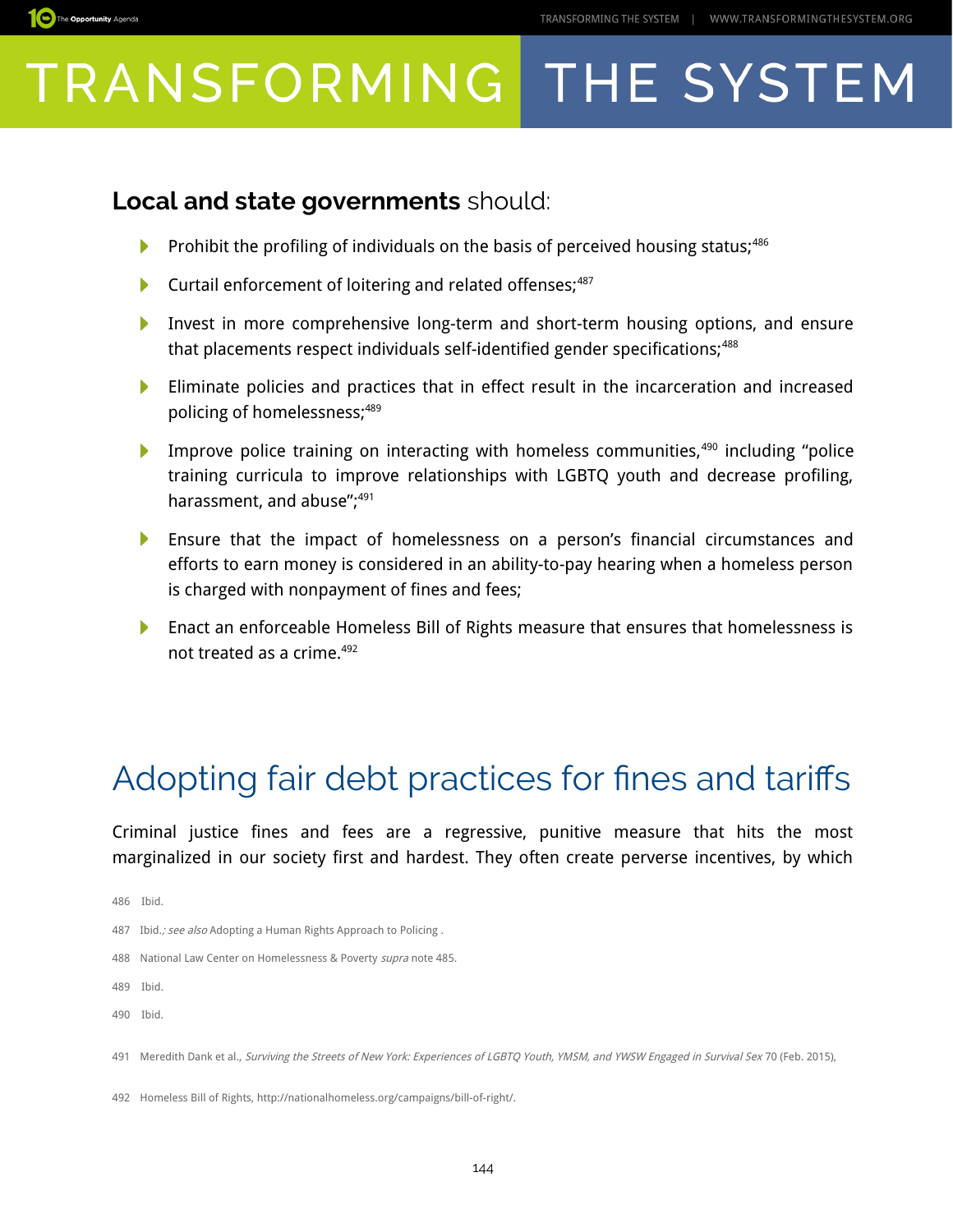

municipalities seek to fund government operations through aggressive policing of modest infractions, often in a discriminatory fashion.<sup>[493](#page-7-0)</sup> Moreover, the practice of attempting to collect payment from individuals who may be unemployed, homeless, or simply unable to afford it are often fruitless and lead to wasted resources.<sup>[494](#page-7-1)</sup> In *Bearden,* the Supreme Court has held that it is "contrary to the fundamental fairness required by the Fourteenth Amendment" to incarcerate individuals for their failure to pay fines and fees.<sup>[495](#page-7-2)</sup> Yet, courts across the country routinely incarcerate individuals for failure to pay criminal justice debt without regard to the financial circumstances that may make payment impossible.[496](#page-7-3) In general, fines and fees should be avoided. If fines must be included, they should be fair, reasonable, and adjusted to meet the financial resources of the defendant. Debt collection practices should comply with the Fair Debt Collection Practices Act, which prohibits "abusive debt collection practices,"[497](#page-7-4) and there should be explicit prohibitions on predatory debt collection practices.

### To facilitate this, **local and federal governments** should adopt policies that do the following:

- Set caps on criminal justice debt;<sup>[498](#page-7-5)</sup> ▶
- Ensure that collection practices for criminal justice debts comply with the Fair Debt Þ Collections Act;<sup>[499](#page-7-6)</sup>
- **Provide a clear statutory right that allows indigent individuals to waive fees and fines** related to their involvement in the justice system;<sup>[500](#page-7-7)</sup>
- $\blacktriangleright$  Create a sliding scale for criminal justice fines;
- Eliminate the use of probation administered by for-profit probation companies to collect ▶ payments toward fines and fees;

<span id="page-7-0"></span>493 See United States Dep't of Justice, Civil Rights Div., Investigation of the Ferguson Police Department 3 (2015), https://www.justice.gov/sites/default/files/opa/press-releases/attachments/2015/03/04/ferguson\_police\_department\_report.pdf.

- <span id="page-7-3"></span>496 See, e.g., American Civil Liberties Union, supra note 459, at 5.
- <span id="page-7-4"></span>497 15 U.S.C. §§ 1692-1692p.
- <span id="page-7-5"></span>498 Ibid.

The Opportunity Agenda

- <span id="page-7-6"></span>499 Ibid.
- <span id="page-7-7"></span>500 Ibid.

<span id="page-7-1"></span><sup>494</sup> See, e.g., American Civil Liberties Union, supra note 459, at 5.

<span id="page-7-2"></span><sup>495</sup> Bearden v. Georgia, 461 U.S. 660, 672-73 (1983), see also, Tate v. Short, 401 U.S. 395, 398 (1971).